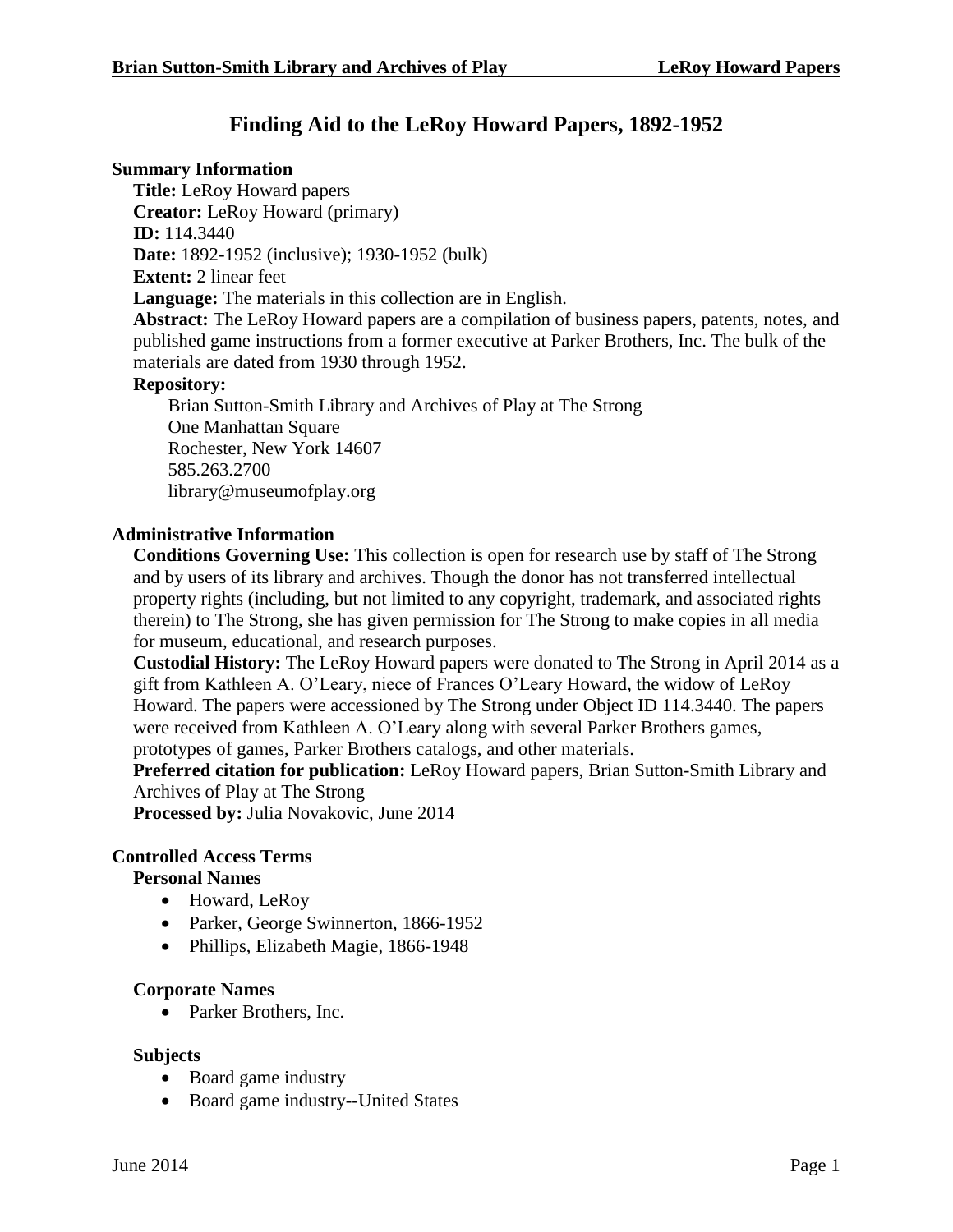- Board games--Design and construction.
- Board games--United States--History--20th century.
- Clue (Game)
- Game design and development.
- Games--Research.
- Monopoly (Game)
- Monopoly (Game)--History.
- Parker Brothers, Inc.
- Senet (Game)

# **Biographical Note**

LeRoy ("Roy") Howard (c. 1894–1963) was an American board game designer and former executive at Parker Brothers, Inc. Howard previously worked at McLoughlin Brothers in New York City, where his father, Charles, was an illustrator for their books and stationery products.

Howard served as a games editor, designer, and development manager for Parker Brothers in Salem, Massachusetts, during the 1930s through the 1950s. Howard advised George S. Parker and Robert Barton on the purchase and development of the game Monopoly in 1935. As the main employee performing research and development tasks, Howard encouraged Parker Brothers executives to play-test prototype games. These sessions aided in refining rules, discovering flaws, and determining game strategies.

Later in his career, Howard assisted in developing successful Parker Brothers games Clue, Risk, and Senet. He married Frances O'Leary, a telephone operator at Parker Brothers, and they resided in Beverly, Massachusetts until his death in 1963.

# **Collection Scope and Content Note**

The LeRoy Howard papers contain materials from 1892 through 1952, with the bulk of the papers dated from 1930–1952. The items in this collection include game development information, business correspondence, patent papers, photographs, and published game instructions created or retained by LeRoy Howard (and later, his wife's estate). Additional scope and content information is listed for each series under the "Contents List" section of this finding aid.

The LeRoy Howard papers are arranged into two series, one of which has been further divided into subseries. The materials are housed in four archival document boxes and one oversized flat folder.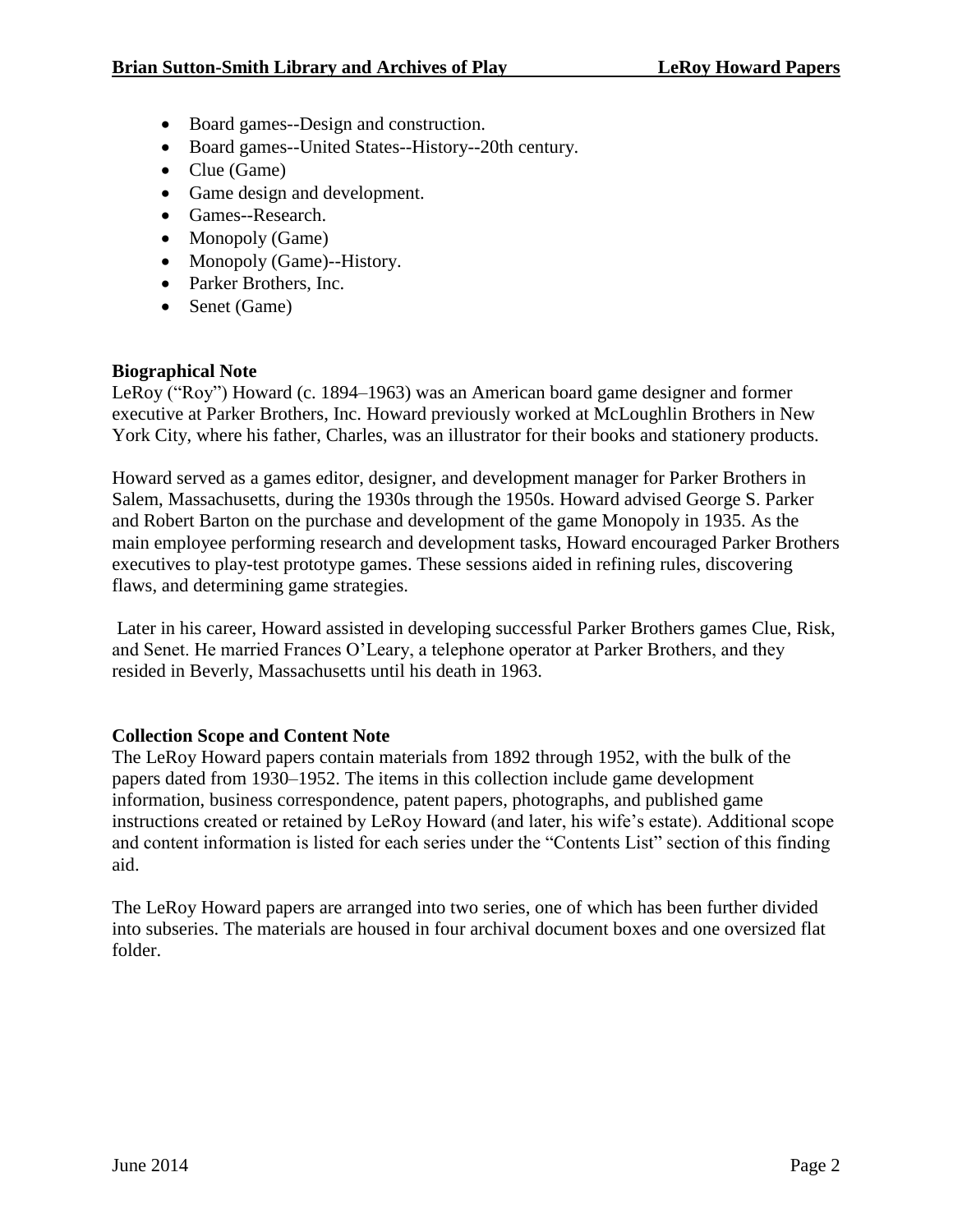# **Related Materials**

For related archival materials, see also the Philip E. Orbanes papers in the Brian Sutton-Smith Library and Archives of Play at The Strong. Trade catalogs from Parker Brothers are also housed within the library's stacks.

Game prototypes from the estate of LeRoy Howard, as well as published Parker Brothers games, are held within the museum collections of The Strong.

# **System of Arrangement**

Series I: Business papers, 1892-1952 Subseries A: Game development Subseries B: Patents and related correspondence Subseries C: Notes and miscellaneous papers Series II: Published game instructions, 1893-1952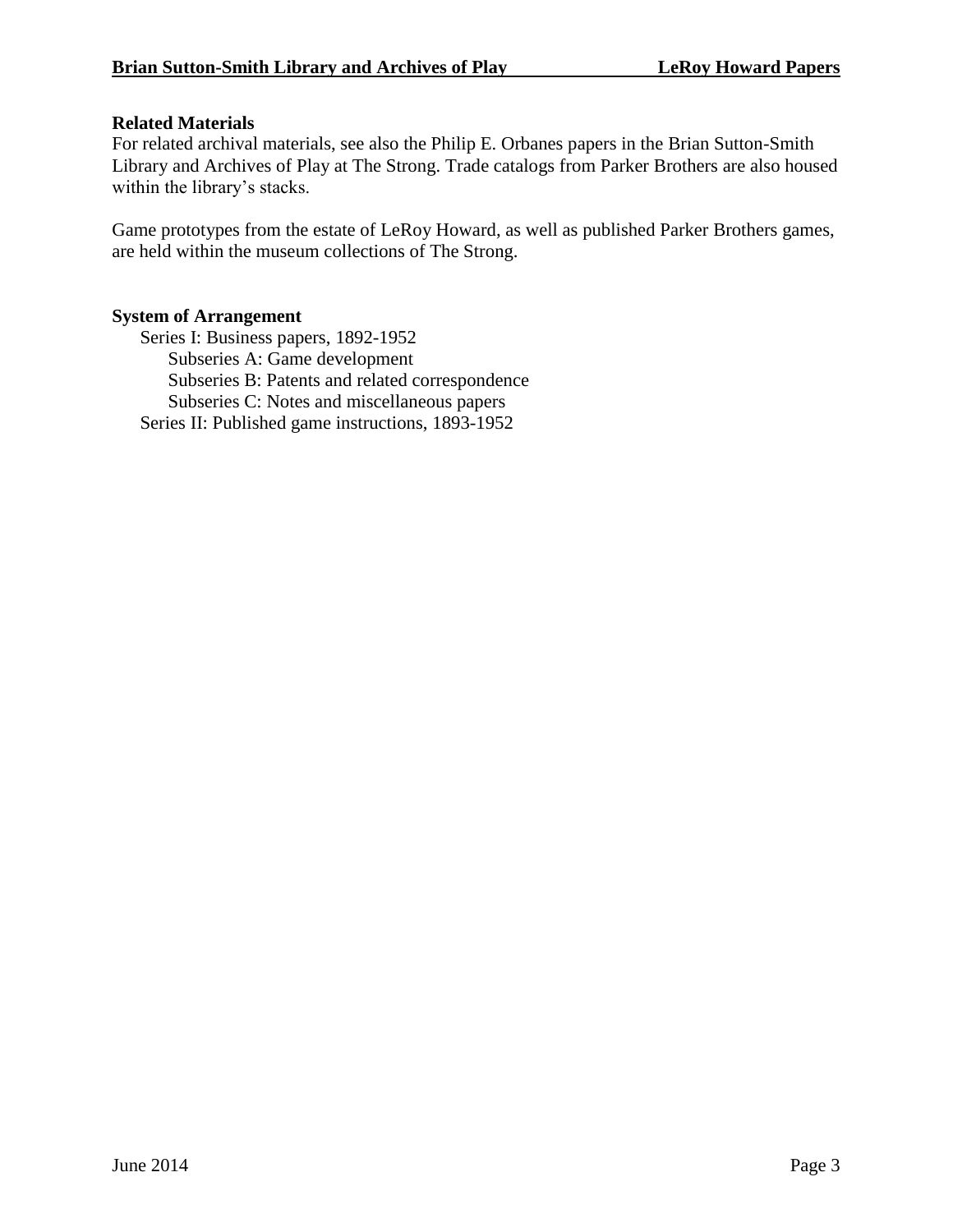# **Contents List**

# **Series I: Business papers, 1892-1952**

# **Subseries A: Game development**

**Scope and Content Note:** This subseries contains information related to game development at Parker Brothers, including several of the company's most popular board game titles. Draft game instructions and notes are housed within these folders.

# **Box 1**

- Folder 1 Block game instructions draft (fragments), n.d.
- Folder 2 Clue historical information and rules drafts, c. 1949-1950
- Folder 3 Cluedo game instructions draft, c. 1949
- Folder 4 Monopoly historical information (marked "Confidential"), n.d.
- Folder 5 Senet historical information, c. 1946
- Folder 6 Wit's End game instructions draft, n.d.

# **Oversized**

Folder 1 Clue game box artwork, c. 1949-1950

# **Subseries B: Patents and related correspondence**

**Scope and Content Note:** This subseries houses patent papers for various board and card games, along with related correspondence and reference from the U.S. Patent Office. Some of these documents have minor notations in Howard's handwriting.

| Folder 7  | Patent No. 469,089 - Game Apparatus, George S. Parker, patented Feb. 16, 1892  |
|-----------|--------------------------------------------------------------------------------|
| Folder 8  | Patent No. 748,626 - Game Board, Lizzie J. Magie, patented Jan. 5, 1904, and   |
|           |                                                                                |
|           | associated correspondence, c. 1954                                             |
| Folder 9  | Patent No. 792,345 - Card Game, George S. Parker, patented June 13, 1905       |
| Folder 10 | Patent No. 952,939 - Game Cards, George S. Parker, patented Mar. 22, 1910, and |
|           | Patent No. 1,129,423 - Card Game, George S. Parker, patented Feb. 23, 1915;    |
|           | associated patent correspondence, c. 1952                                      |
| Folder 11 | Patent No. 1,085,202 - Game, George Gingras, patented Jan. 27, 1914            |
| Folder 12 | Patent No. 1,509,312 - Game Board (The Landlord's Game), Elizabeth M.          |
|           | Phillips, patented Sept. 23, 1924; Patent No. 2,026,082 - Board Game Apparatus |
|           | (Monopoly), Charles B. Darrow, patented Dec. 31, 1935; associated patent       |
|           | correspondence, 1951                                                           |
| Folder 13 | Patent No. 1,530,568 - Card Game, Paul L. Mansfield, patented Mar. 24, 1925    |
| Folder 14 | Patent No. 1,982,534 - Card Game, Grace M. Parker, patented Nov. 27, 1934      |
| Folder 15 | Patent No. 2,026,082 - Board Game Apparatus (Monopoly), Charles B. Darrow,     |
|           | patented Dec. 31, 1935                                                         |
| Folder 16 | Patent No. 2,194,854 - Game, Le Roy Howard, patented Mar. 26, 1940             |
| Folder 17 | Patent No. 2,215,352 - Board Game, Ray Eugene Flory, patented Sept. 17, 1940   |
| Folder 18 | Patent No. 2,322,113 - Card Game, Will H. Connelly, patented June 15, 1943     |
| Folder 19 | Patent No. 2,495,007 - Board Game Apparatus (Senet), Le Roy Howard, patented   |
|           | Jan. 17, 1950                                                                  |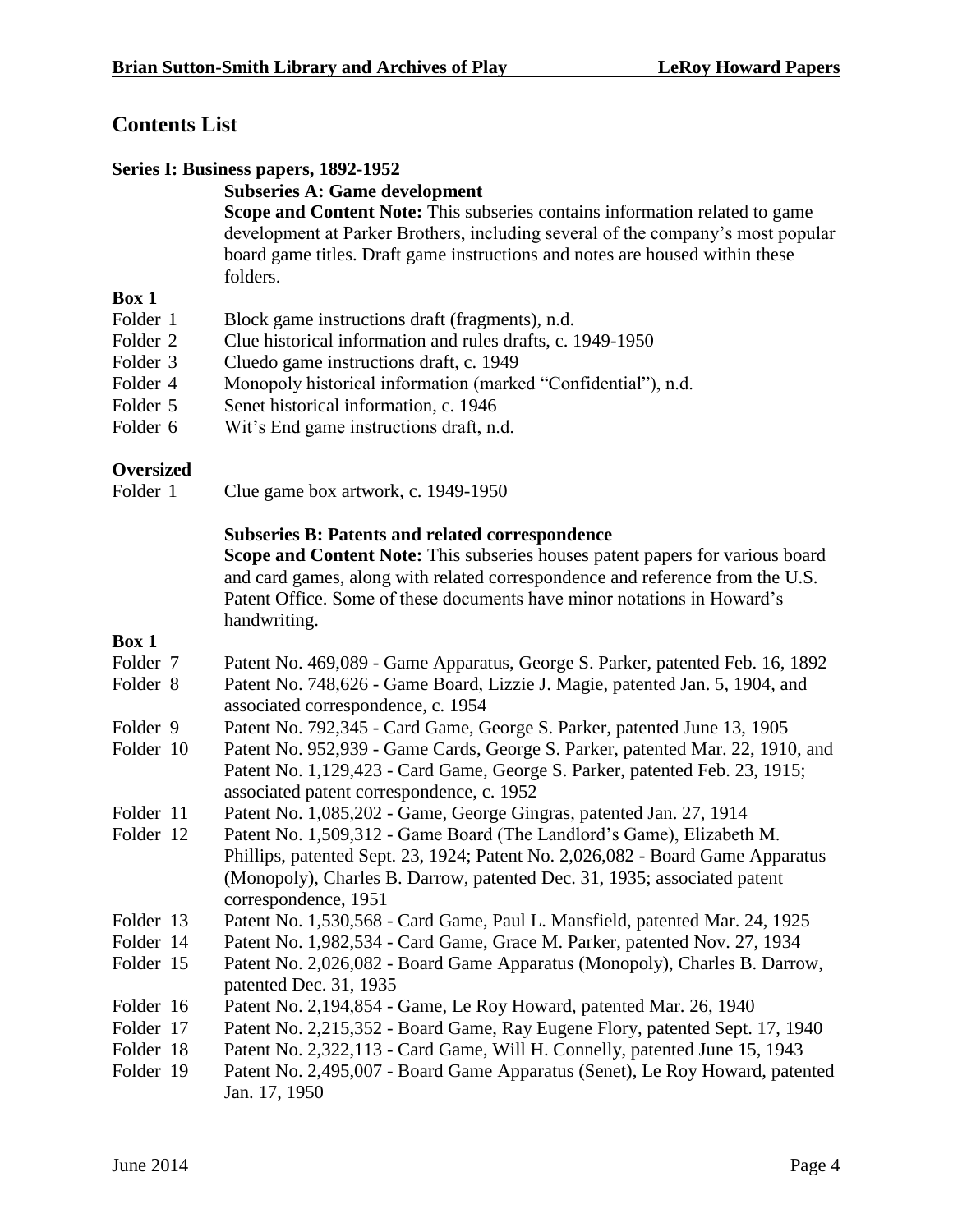| <b>Oversized</b>       | <b>PERIOTECT AND STRUCK AND ARRIVED AT A PARTICIPAL AND A PARTICIPAL AND A PARTICIPAL AND A PARTICIPAL AND A PARTICIPAL AND A PARTICIPAL AND A PARTICIPAL AND A PARTICIPAL AND A PARTICIPAL AND A PARTICIPAL AND A PARTICIPAL AN</b>                                                                                                                                                                         |
|------------------------|--------------------------------------------------------------------------------------------------------------------------------------------------------------------------------------------------------------------------------------------------------------------------------------------------------------------------------------------------------------------------------------------------------------|
| Folder 27              | Miscellaneous papers and news clipping, c. 1930s                                                                                                                                                                                                                                                                                                                                                             |
|                        | January 1914                                                                                                                                                                                                                                                                                                                                                                                                 |
| Folder 25<br>Folder 26 | Photographs, undated<br>Le Roy Howard at McLoughlin Brothers, <i>Playthings</i> magazine advertisement,                                                                                                                                                                                                                                                                                                      |
| Folder 24              | Le Roy Howard notes, October 1950, and business card, n.d.                                                                                                                                                                                                                                                                                                                                                   |
| Box 1                  |                                                                                                                                                                                                                                                                                                                                                                                                              |
|                        | <b>Subseries C: Notes and miscellaneous papers</b><br>Scope and Content Note: This subseries holds some handwritten notes and<br>miscellaneous reference papers from the estate of LeRoy Howard. There is one<br>folder containing photographs (several are of Parker Brothers games; one is of<br>Parker Brothers executives playing a game; and two photos depict LeRoy Howard<br>with his wife, Frances). |
|                        | Patent Office, June 29, 1948                                                                                                                                                                                                                                                                                                                                                                                 |
| Folder 23              | Commerce, Reprint June 1, 1948<br>"Proposed Revision of Patent Rules," Supplement to Official Gazette of the U.S.                                                                                                                                                                                                                                                                                            |
| Folder 22              | Rules of Practice in the United States Patent Office, U.S. Department of                                                                                                                                                                                                                                                                                                                                     |
|                        | Revised April 1, 1948                                                                                                                                                                                                                                                                                                                                                                                        |
| Folder 21              | General Information Concerning Patents, U.S. Department of Commerce,                                                                                                                                                                                                                                                                                                                                         |
|                        | Contrasting Dice, Harry O. Todd, patented Oct. 17, 1950                                                                                                                                                                                                                                                                                                                                                      |
| Folder 20              | Patent No. 2,526,300 - Stock Market Board Game Apparatus Used with Two                                                                                                                                                                                                                                                                                                                                       |

Folder 1 British Sovereigns reprint, *Illustrated London News*, Christmas 1948

#### **Series II: Published game instructions, 1893-1952**

| <b>Scope and Content Note:</b> This series contains instructions for games published |
|--------------------------------------------------------------------------------------|
| between 1893 and 1952, with the bulk of the games from the 1920s through the         |
| 1940s. They have been arranged in alphabetical order, and when possible, dates       |
| have been identified based on the copyright date of the instructions. Parker         |
| Brothers manufactured the majority of these games, though products from several      |
| other companies appear. Some of the instructions have minor notations in             |
| Howard's handwriting.                                                                |

- Folder 1 A.A. Milne's Colorful New Game Winnie the Pooh instructions, Parker Brothers, Inc., ©1933
- Folder 2 Admiral Byrd's South Pole Game: Little America game instructions, Parker Brothers, Inc., n.d.
- Folder 3 Alice in Wonderland game instructions, Parker Brothers, Inc., n.d.
- Folder 4 Amateur Golf game instructions, Parker Brothers, Inc., ©1928
- Folder 5 American Flag game instructions, Parker Brothers, Inc., ©1943
- Folder 6 Americana game instructions, Parker Brothers, Inc., n.d.
- Folder 7 Anagrams and Letters game instructions, Parker Brothers, Inc., n.d.
- Folder 8 Army Air Corps Game instructions, Parker Brothers, Inc., ©1942
- Folder 9 Atta Boy game instructions, Parker Brothers, Inc. [?], n.d.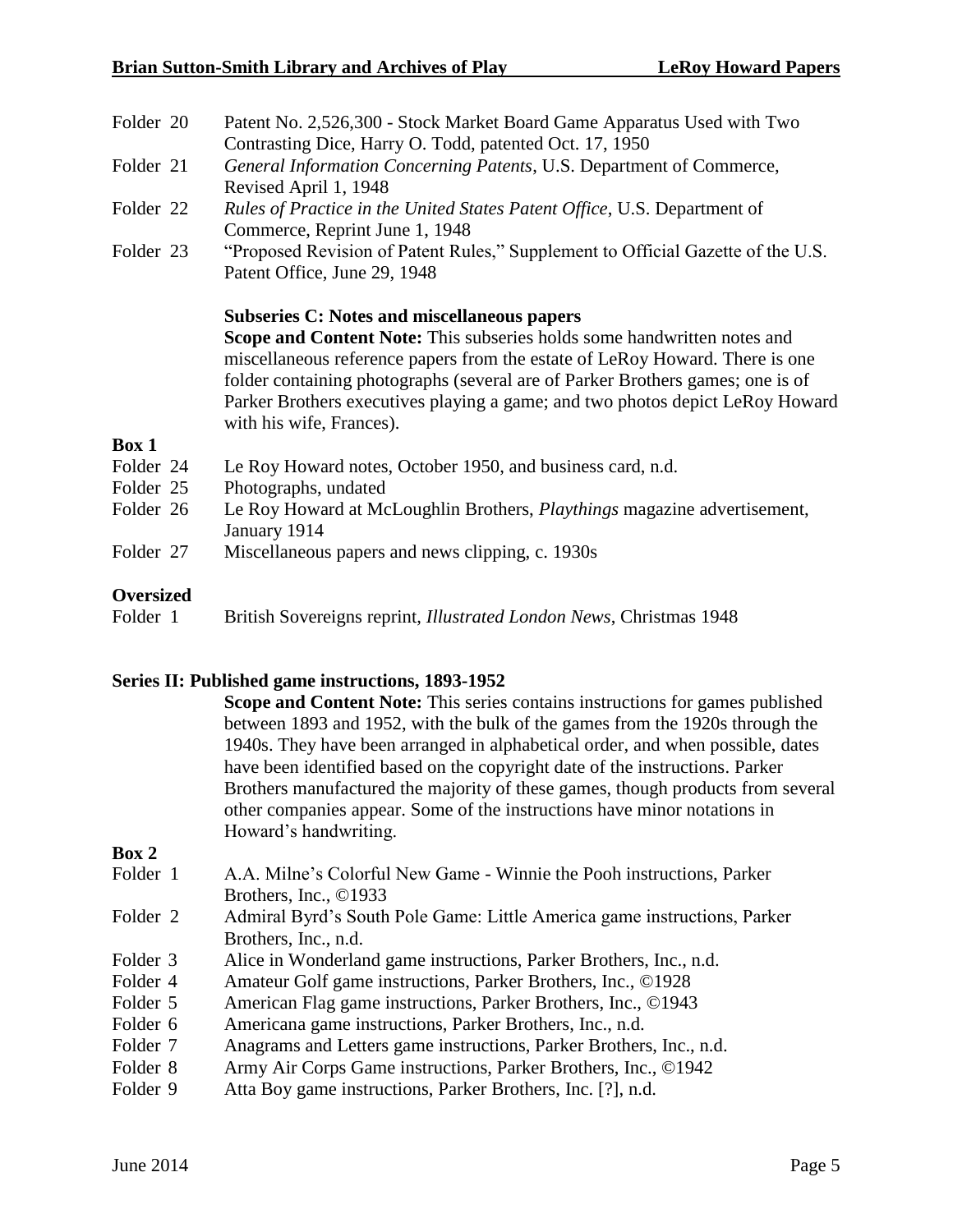- Folder 10 Authors game instructions, Parker Brothers, Inc., ©1943 and n.d.
- Folder 11 Aviation: The Air Mail Game instructions, Parker Brothers, Inc., ©1928, 1939
- Folder 12 Bailing Out game instructions, Parker Brothers, Inc., n.d.
- Folder 13 Bargain Day game instructions, by Elizabeth Magie Phillips, Parker Brothers, Inc., ©1937
- Folder 14 Baron Munchausen game instructions, Parker Brothers, Inc., ©1933
- Folder 15 Basket Quoits game instructions, Parker Brothers, Inc., ©1924
- Folder 16 Battledore and Shuttlecock game instructions, Parker Brothers, Inc., n.d.
- Folder 17 Beach Badminton game instructions, Parker Brothers, Inc., ©1935
- Folder 18 Beau-Monde game instructions, Parker Brothers, Inc., ©1929
- Folder 19 Big Trail game instructions, Parker Brothers, Inc., ©1935
- Folder 20 Bingo or Beano game instructions, Parker Brothers, Inc., ©1933
- Folder 21 Birds game instructions, Parker Brothers, Inc., n.d.
- Folder 22 Blarney Stones game instructions, Parker Brothers, Inc., n.d.
- Folder 23 Bobby and Betty's Trip to the New York World's Fair game instructions, Parker Brothers, Inc., ©1939
- Folder 24 Bonanza game instructions, Parker Brothers, Inc., ©1936
- Folder 25 Bonanza game instructions, Parker Brothers, Inc., ©1936, 1941, 1942
- Folder 26 Bowlem game instructions, Parker Brothers, Inc., n.d.
- Folder 27 Boy Scouts game instructions, Parker Brothers, Inc., ©1912
- Folder 28 Boy Scouts' Progress Game instructions, Parker Brothers, Inc., ©1926
- Folder 29 Bulls and Bears game instructions, Parker Brothers, Inc., ©1936
- Folder 30 The Bunny Rabbit Game instructions, Parker Brothers, Inc., ©1942
- Folder 31 Buster Bumps' Automobile Trip game instructions, Parker Brothers, Inc., n.d.
- Folder 32 Calling All Cars game instructions, Parker Brothers, Inc., n.d.
- Folder 33 Cam game instructions, Parker Brothers, Inc., ©1949
- Folder 34 Camelot game instructions, Parker Brothers, Inc., ©1930, 1931
- Folder 35 Camouflage game instructions, Parker Brothers, Inc., ©1918 and n.d.
- Folder 36 Camp Fire Girls' Game instructions, Parker Brothers, Inc., ©1926, 1930
- Folder 37 Card Anagrams game instructions, Parker Brothers, Inc., n.d.
- Folder 38 Chess instructions, Parker Brothers, Inc., n.d.
- Folder 39 Children's Picture Reading Game instructions, Parker Brothers, Inc., n.d.
- Folder 40 Chinese Checkers game instructions, Parker Brothers, Inc., ©1938 and n.d.
- Folder 41 Circle Gammon game instructions, Parker Brothers, Inc., ©1940
- Folder 42 Citadel game instructions and sample game insert, Parker Brothers, Inc., ©1940
- Folder 43 Climb the Mountain game instructions, Parker Brothers, Inc., ©1951
- Folder 44 Clue game instructions, John Waddington Ltd., ©1949
- Folder 45 Clue game instructions, John Waddington Ltd., ©1949, 1950
- Folder 46 Clue game instructions, Parker Brothers, Inc., ©1949, 1950
- Folder 47 Clue game instructions, John Waddington Ltd., ©1950
- Folder 48 A Comical History of America game instructions, Parker Brothers, Inc., n.d.
- Folder 49 Conflict game instructions, Parker Brothers, Inc., ©1940
- Folder 50 Contack game instructions, Parker Brothers, Inc., ©1939
- Folder 51 Cottontail and Peter game instructions, Parker Brothers, Inc., ©1922
- Folder 52 Crokay game instructions, Parker Brothers, Inc., ©1923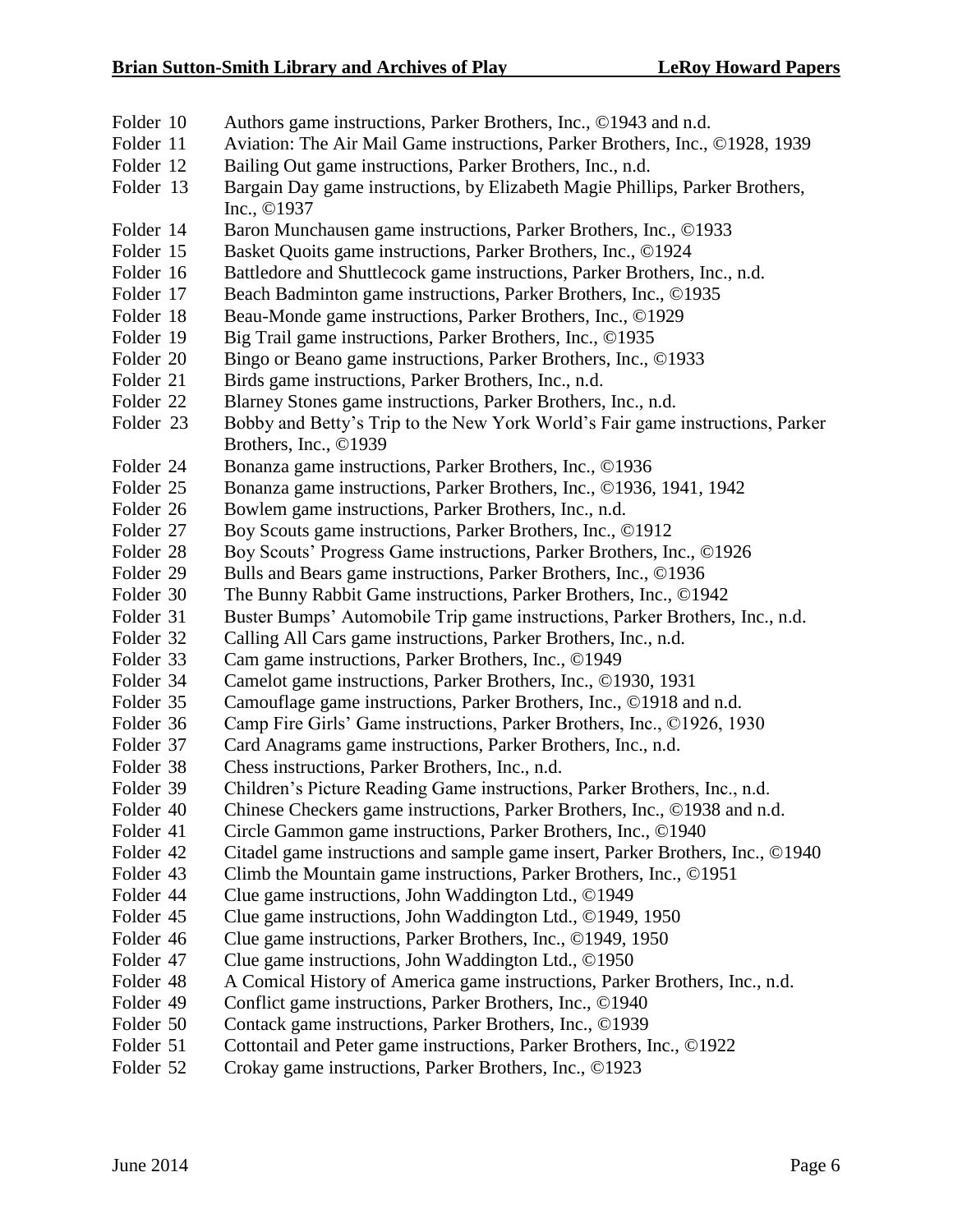| Folder 53 | Crossword Anagrams game instructions, Parker Brothers, Inc., ©1937 and ©<br>1938     |  |  |  |  |
|-----------|--------------------------------------------------------------------------------------|--|--|--|--|
| Folder 54 | Crossword Lexicon game instructions, Parker Brothers, Inc., ©1937, 1938              |  |  |  |  |
| Folder 55 | Crow game instructions, Parker Brothers, Inc., ©1928                                 |  |  |  |  |
| Folder 56 | The Crystal Gazer Fortune Telling Game instructions, Parker Brothers, Inc.,<br>©1926 |  |  |  |  |
| Folder 57 | Deck Ring Toss game instructions, Parker Brothers, Inc., n.d.                        |  |  |  |  |
| Folder 58 | The Devil to Play game instructions, Parker Brothers, Inc., ©1939                    |  |  |  |  |
| Folder 59 | Diabolo instructions, Parker Brothers, Inc., ©1907, 1933                             |  |  |  |  |
| Folder 60 | Dice Roulette game instructions, Parker Brothers, Inc., ©1932                        |  |  |  |  |
| Folder 61 | Dig game instructions, Parker Brothers, Inc., ©1940                                  |  |  |  |  |
| Folder 62 | Dog Fight game instructions, Parker Brothers, Inc., ©1940                            |  |  |  |  |
| Folder 63 | Donald Duck's Party Game instructions, Parker Brothers, Inc., ©1938                  |  |  |  |  |
| Folder 64 | Double Some'r's et game instructions, Parker Brothers, Inc., ©1934                   |  |  |  |  |
| Folder 65 | Dr. Busby game instructions, Parker Brothers, Inc., n.d.                             |  |  |  |  |
| Folder 66 | Duck Shooting game instructions, Parker Brothers, Inc., n.d.                         |  |  |  |  |
| Folder 67 | East is East and West is West game instructions, Parker Brothers, Inc., n.d.         |  |  |  |  |
| Folder 68 | Eddie Cantor's Game - Tell It to the Judge instructions, Parker Brothers, Inc., n.d. |  |  |  |  |
| Folder 69 | El Dorado game instructions, Parker Brothers, Inc., ©1941                            |  |  |  |  |
| Folder 70 | The Electric Base Ball Game instructions, Parker Brothers, Inc., n.d.                |  |  |  |  |
| Folder 71 | Excuse Me game instructions, Parker Brothers, Inc., ©1923                            |  |  |  |  |
| Folder 72 | The Fairies' Cauldron game instructions, Parker Brothers, Inc., n.d.                 |  |  |  |  |
| Folder 73 | Famous Paintings game instructions, Parker Brothers, Inc., ©1916                     |  |  |  |  |
| Folder 74 | Fickle Foresome game instructions, Parker Brothers, Inc., ©1928                      |  |  |  |  |
| Folder 75 | Finance (or, House and Lot) game instructions, Parker Brothers, Inc., ©1936          |  |  |  |  |
| Folder 76 | Fire Alarm game instructions, Parker Brothers, Inc., n.d.                            |  |  |  |  |
| Folder 77 | Fisherman's Luck game instructions, Parker Brothers, Inc., ©1939                     |  |  |  |  |
| Folder 78 | Five Wise Birds game instructions, Parker Brothers, Inc. [?], n.d.                   |  |  |  |  |
| Folder 79 | Flags: The Game of Capitals game instructions, Parker Brothers, Inc., ©1933          |  |  |  |  |
| Folder 80 | Flowers game instructions, Parker Brothers, Inc., n.d.                               |  |  |  |  |
| Folder 81 | The Flying Four game instructions, Parker Brothers, Inc., ©1927                      |  |  |  |  |
| Folder 82 | Flying the Beam game instructions, Parker Brothers, Inc., ©1941 ("A Game by          |  |  |  |  |
|           | William J. Chapman")                                                                 |  |  |  |  |
| Folder 83 | Flying the United States Air Mail Game instructions, Parker Brothers, Inc.,<br>©1929 |  |  |  |  |
| Folder 84 | Foolish Questions game instructions, Parker Brothers, Inc., ©1925                    |  |  |  |  |
| Folder 85 | Fortune game instructions, Parker Brothers, Inc., ©1935                              |  |  |  |  |
| Folder 86 | Forty-Two game instructions, Parker Brothers, Inc., ©1930                            |  |  |  |  |
| Folder 87 | Funny Questions of a Foolish Fellow game instructions, Parker Brothers, Inc.,        |  |  |  |  |
|           | n.d.                                                                                 |  |  |  |  |
| Folder 88 | "G"-Men game instructions, Parker Brothers, Inc., n.d.                               |  |  |  |  |
| Folder 89 | George Washington's Dream: A Reading Game instructions, Parker Brothers, Inc.        |  |  |  |  |
|           | $[?]$ , n.d.]                                                                        |  |  |  |  |
| Folder 90 | GO game instructions, Parker Brothers, Inc. [?], n.d.                                |  |  |  |  |
| Folder 91 | Go-Bang game instructions, Parker Brothers, Inc., n.d.                               |  |  |  |  |
| Folder 92 | Grand Camelot game instructions, Parker Brothers, Inc., ©1932                        |  |  |  |  |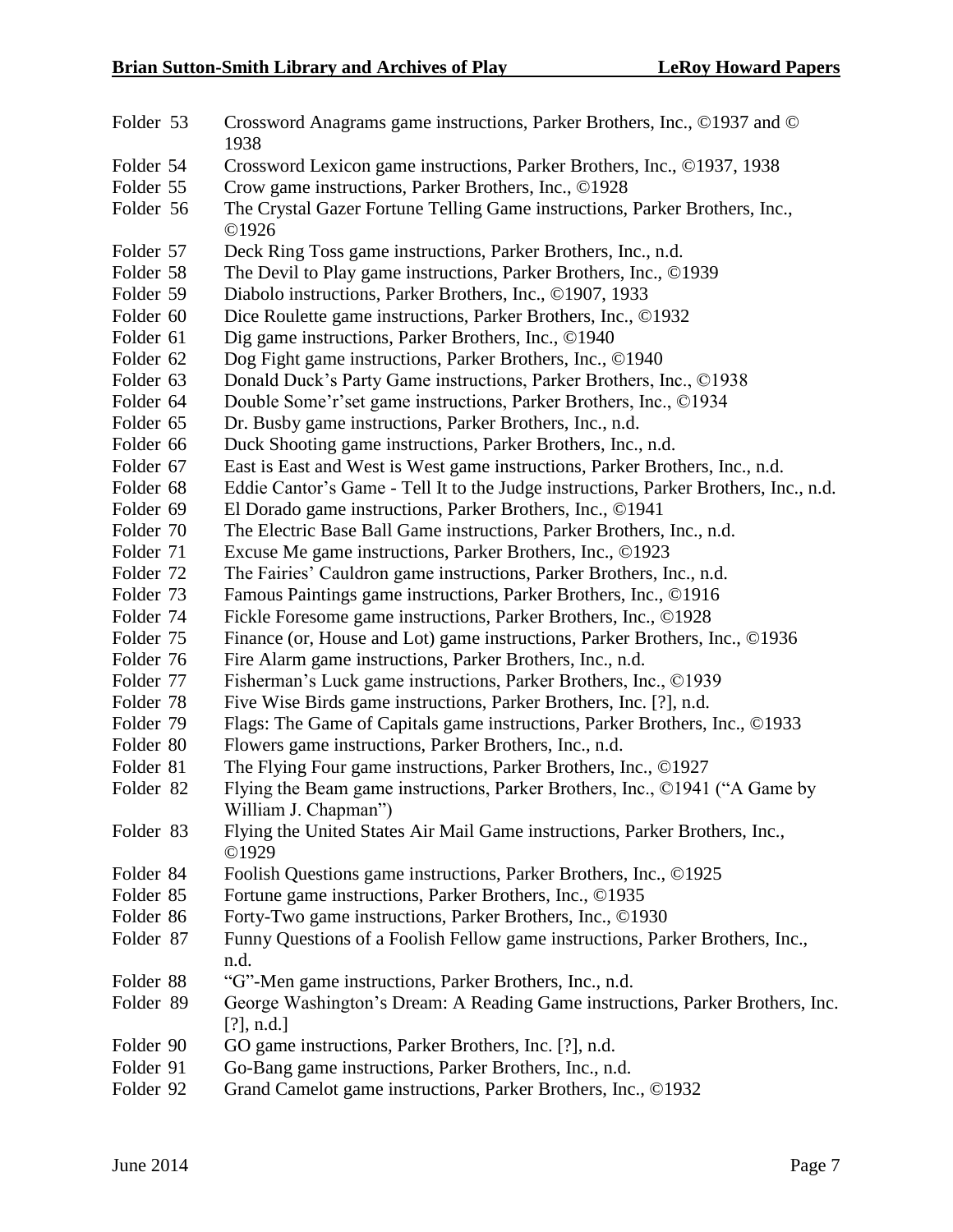- Folder 93 Halma game instructions, Parker Brothers, Inc., ©1938 and n.d.
- Folder 94 Happy Families game instructions, Parker Brothers, Inc., n.d.
- Folder 95 Happy Landing game instructions, Parker Brothers, Inc., n.d.
- Folder 96 Heads and Tails game instructions, Parker Brothers, Inc., n.d.
- Folder 97 Hearts game instructions, Parker Brothers, Inc., ©1914
- Folder 98 Hendrik Van Loon's Wide World Game instructions, Parker Brothers, Inc., ©1933
- Folder 99 Here's How game instructions, United Games Co., © 1933
- Folder 100 Hi-Ro game instructions, Parker Brothers, Inc., ©1940
- Folder 101 Hidden Titles game instructions, Parker Brothers, Inc., n.d.
- Folder 102 Highway Patrol game instructions, Parker Brothers, Inc., ©1936
- Folder 103 History Up-to-Date game instructions, Parker Brothers, Inc., n.d.
- Folder 104 Hokum game instructions, Parker Brothers, Inc., ©1927
- Folder 105 Hop Off game instructions, Parker Brothers, Inc., n.d.
- Folder 106 How Silas Popped the Question game instructions, Parker Brothers, Inc., n.d.
- Folder 107 Hum Bug game instructions, Parker Brothers, Inc., ©1939

- Folder 1 In Castle-Land game instructions, Fireside Game Company, Parker Brothers, Inc., ©1896
- Folder 2 Innocence Abroad game instructions, Parker Brothers, Inc., n.d.
- Folder 3 Inverto game instructions, Parker Brothers, Inc., ©1932
- Folder 4 Jack Straws game instructions, Parker Brothers, Inc., n.d.
- Folder 5 Jolly Pills game instructions, Parker Brothers, Inc., ©1939
- Folder 6 Jotto game instructions, Jotto Corporation, n.d.
- Folder 7 Journey to Bethlehem game instructions, Parker Brothers, Inc., n.d.
- Folder 8 Jungle Blow Gun game instructions, Parker Brothers, Inc., n.d.
- Folder 9 Jury Box game instructions, Parker Brothers, Inc., ©1936
- Folder 10 Kaji game instructions, Parker Brothers, Inc., ©1935
- Folder 11 Kaleidograph instructions, Parker Brothers, Inc., ©1917
- Folder 12 Kits Knit Kit instructions, Parker Brothers, Inc., n.d.
- Folder 13 Komikal Konversation Kards game instructions, Parker Brothers, Inc., ©1893
- Folder 14 The Landlord's Game instructions, Elizabeth Magie Phillips, n.d.
- Folder 15 Letters game instructions, Parker Brothers, Inc., n.d.
- Folder 16 Lexicon game instructions, Parker Brothers, Inc., ©1935
- Folder 17 Lincoln Highway game instructions, Parker Brothers, Inc., ©1926
- Folder 18 Lindy: The New Flying Game instructions, Parker Brothers, Inc., ©1927
- Folder 19 Little Red Bushy Tail game instructions, Parker Brothers, Inc., ©1921
- Folder 20 The Lone Ranger Game instructions, Parker Brothers, Inc., ©1938
- Folder 21 Lotto game instructions, Parker Brothers, Inc., n.d.
- Folder 22 Lowell Thomas' World Cruise game instructions, Parker Brothers, Inc., ©1937
- Folder 23 Magic Dolls instructions, Parker Brothers, Inc., n.d.
- Folder 24 Magnetic Fish Pond game instructions, Parker Brothers, Inc., n.d.
- Folder 25 Magnetic Letters game instructions, Parker Brothers, Inc., n.d.
- Folder 26 Mah-Jongg game instructions (*Rules for Mah-Jongg*), Parker Brothers, Inc., ©1923 ["Babcock's Rules"]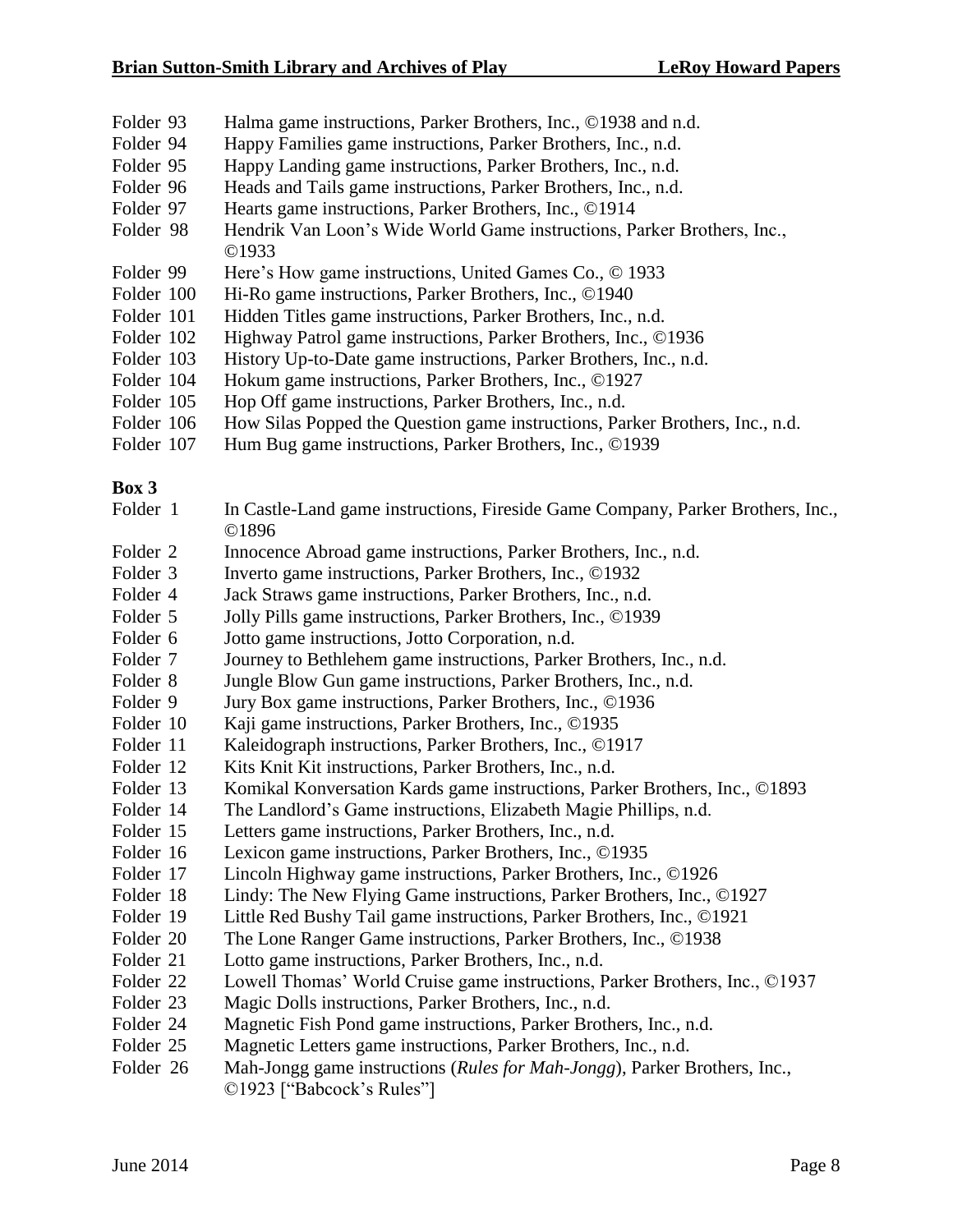| Folder 27 | Mah-Jongg game instructions (Rules for Playing the Genuine Chinese Game                                                        |
|-----------|--------------------------------------------------------------------------------------------------------------------------------|
|           | Mah-Jongg), Parker Brothers, Inc., ©1923 ["Babcock's Rules"]                                                                   |
| Folder 28 | Mah-Jongg game instructions (The Laws of Mah-Jongg), Parker Brothers, Inc.,<br>©1925 ["Babcock's Rules, 1925 Code"]            |
| Folder 29 | Make-A-Million game instructions and supplement, Parker Brothers, Inc., ©1935                                                  |
| Folder 30 | Man Hunt game instructions, Parker Brothers, Inc., ©1937                                                                       |
| Folder 31 | Mansion of Happiness game instructions, Parker Brothers, Inc., ©1926                                                           |
| Folder 32 | Marble Tit Tat Toe game instructions, Parker Brothers, Inc., n.d.                                                              |
| Folder 33 | Militac game instructions, Parker Brothers, Inc., ©1919                                                                        |
| Folder 34 | Mill game instructions, Parker Brothers, Inc., n.d.                                                                            |
| Folder 35 | Modern Backgammon game instructions, Parker Brothers, Inc., n.d.                                                               |
| Folder 36 | Monopoly game instructions, Parker Brothers, Inc., ©1935 and © 1936                                                            |
| Folder 37 | Monopoly - "Rules for Short Monopoly," instructions, Parker Brothers, Inc.,<br>©1936, 1947                                     |
| Folder 38 | Monte Carlo (or, Dice Roulette) game instructions, Parker Brothers, Inc., ©1937                                                |
| Folder 39 | Movie Sticks game instructions, Parker Brothers, Inc., ©1937                                                                   |
| Folder 40 | Mrs. Casey Wants to Know game instructions, Parker Brothers, Inc., n.d.                                                        |
| Folder 41 | Multigammon game instructions, Parker Brothers, Inc., ©1940                                                                    |
| Folder 42 | My Mother Sent Me to the Grocery Store game instructions, Parker Brothers, Inc.,<br>n.d.                                       |
| Folder 43 | The National American Base Ball Card Game instructions, Parker Brothers, Inc.,<br>n.d.                                         |
| Folder 44 | Navy Weftup (published for the Naval Aviation Training Division, U.S. Navy)<br>game instructions, Parker Brothers, Inc., ©1942 |
| Folder 45 | The New Testament Game of Quotations instructions, Parker Brothers, Inc., n.d.                                                 |
| Folder 46 | Numerica game instructions, Parker Brothers, Inc., ©1894 by the Numerica Co.                                                   |
| Folder 47 | OIL game instructions, Parker Brothers, Inc., ©1939                                                                            |
| Folder 48 | Old Maid game instructions, Parker Brothers, Inc., n.d.                                                                        |
| Folder 49 | The Old Testament Game of Proverbs instructions, Parker Brothers, Inc., n.d.                                                   |
| Folder 50 | Opera House Block Puzzle instructions, Parker Brothers, Inc., n.d.                                                             |
| Folder 51 | Parcheesi game instructions, Selchow & Righter, © 1874, 1890, 1918                                                             |
| Folder 52 | The Parisian Fortune Telling Game instructions, Parker Brothers, Inc., n.d.                                                    |
| Folder 53 | Parkers' Indoor Obstacle Golf instructions, Parker Brothers, Inc., n.d.                                                        |
| Folder 54 | Parlor Bedlam (or, Who's Who) game instructions, Parker Brothers, Inc., ©1936                                                  |
| Folder 55 | Parlor Skeet game instructions, Parker Brothers, Inc., ©1940                                                                   |
| Folder 56 | Peg Base Ball Game instructions, Parker Brothers, Inc., n.d.                                                                   |
| Folder 57 | Peg Halma game instructions, Parker Brothers, Inc., n.d.                                                                       |
| Folder 58 | Pegity game instructions, Parker Brothers, Inc., n.d.                                                                          |
| Folder 59 | Peter Coddle's Trip to Chicago game instructions, Parker Brothers, Inc., n.d.                                                  |
| Folder 60 | Peter Coddle's Trip to the World Fair game instructions, Parker Brothers, Inc.,                                                |
|           | n.d.                                                                                                                           |
| Folder 61 | Peter Coddle's Visit to New York game instructions, Parker Brothers, Inc., n.d.                                                |
| Folder 62 | PIC game instructions, Parker Brothers, Inc., ©1941 and n.d.                                                                   |
| Folder 63 | Pickit game instructions, Parker Brothers, Inc., ©1937                                                                         |
| Folder 64 | Picture Sticks game instructions, Parker Brothers, Inc., n.d.                                                                  |
|           |                                                                                                                                |

Folder 65 Pieces of Eight game instructions, Parker Brothers, Inc., n.d.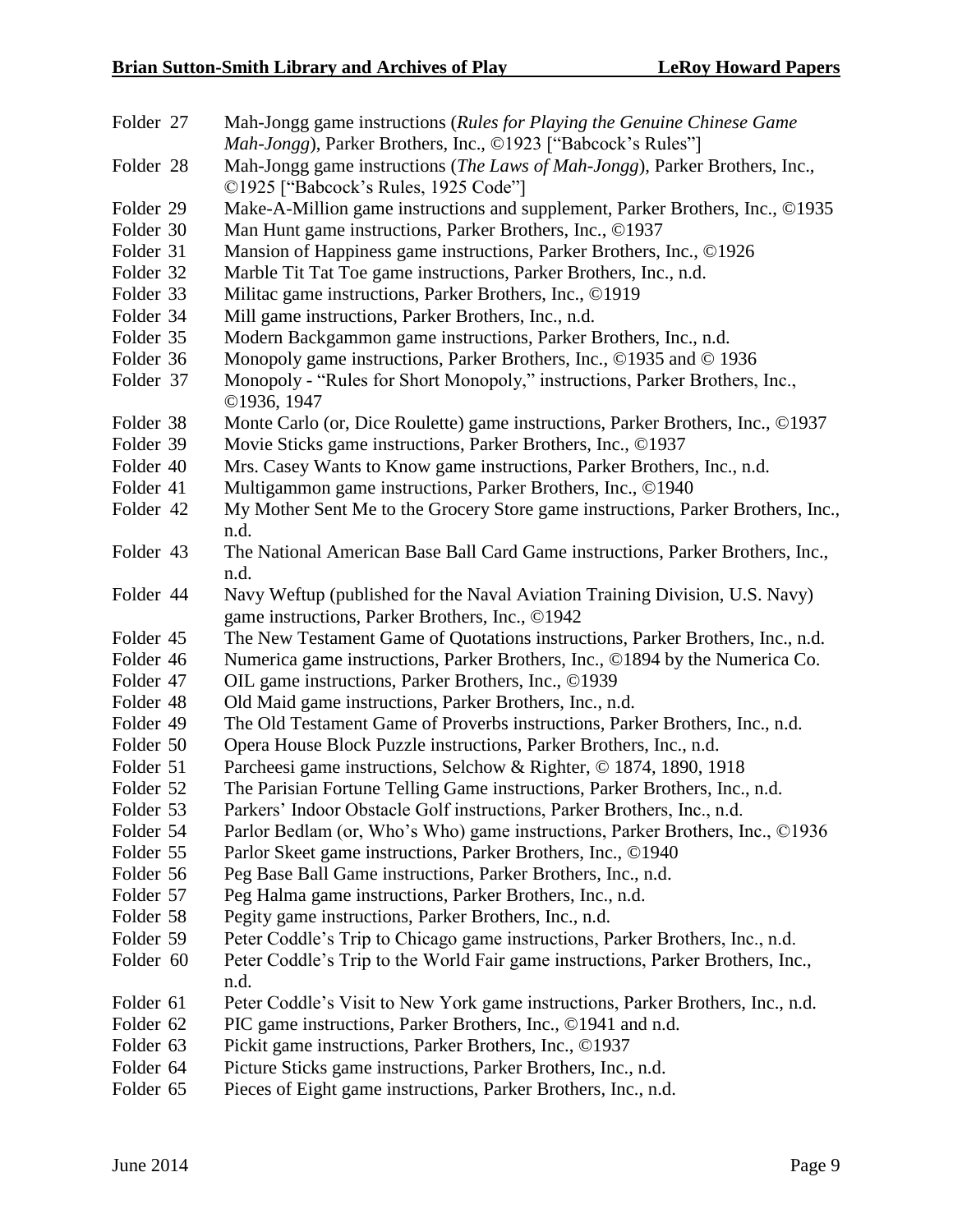- Folder 66 Pig Dice game instructions, Parker Brothers, Inc., ©1942
- Folder 67 Pillow-Dex game instructions, Parker Brothers, Inc., n.d.
- Folder 68 Pin the Nose on Pinocchio game instructions, Parker Brothers, Inc., n.d.
- Folder 69 The Laws of Ping-Pong, as Amended and Adopted by the American Ping-Pong Assocation, Parker Brothers, Inc., ©1935, 1939
- Folder 70 PIT game instructions, Parker Brothers, Inc., ©1919
- Folder 71 Playing the Ponies game instructions, Parker Brothers, Inc., ©1931
- Folder 72 Point Camelot game instructions, Parker Brothers, Inc., ©1931
- Folder 73 Politics game instructions, by Oswald B. Lord, Parker Brothers, Inc., ©1936
- Folder 74 Politics game instructions, by Mr. and Mrs. Oswald B. Lord, Parker Brothers, Inc., ©1952
- Folder 75 Polly Pickles game supplement, Parker Brothers, Inc. [?], n.d.
- Folder 76 Pollyanna game instructions, Parker Brothers, Inc., ©1916 and © 1940
- Folder 77 Pop-in-Taw game instructions, Parker Brothers, Inc., ©1907
- Folder 78 Presidential Election Game instructions, Parker Brothers, Inc., ©1935
- Folder 79 Presidents (Up-to-Date) game instructions, Parker Brothers, Inc., n.d. [c. 1910]
- Folder 80 The Prisoner of Zenda game instructions, Parker Brothers, Inc., n.d.
- Folder 81 Professor Mike Krophone game instructions, Parker Brothers, Inc., ©1938
- Folder 82 Psychic Baseball game instructions, by M.C. Meyer, Parker Brothers, Inc., ©1935
- Folder 83 Putt game instructions, Parker Brothers, Inc., ©1923

- Folder 1 Quick Wit game instructions, Parker Brothers, Inc., ©1938
- Folder 2 Quit game instructions, Parker Brothers, Inc., n.d. [c. 1904]
- Folder 3 Quoitennis game instructions, Parker Brothers, Inc., ©1940
- Folder 4 Quiz game instructions and answer sheet, Parker Brothers, Inc., n.d.
- Folder 5 Quiz Kids game instructions (various games), Parker Brothers, Inc., ©1940
- Folder 6 Raceway game instructions, Parker Brothers, Inc., n.d.
- Folder 7 Radio game instructions, Parker Brothers, Inc., ©1923
- Folder 8 Ranger Commandos game instructions, Parker Brothers, Inc., ©1942, 1944
- Folder 9 Read 'Em and Weep game instructions, United Games Company, n.d.
- Folder 10 Red Poker game instructions, Parker Brothers, Inc., ©1938
- Folder 11 Rocket game instructions, Parker Brothers, Inc., n.d.
- Folder 12 Rook game instructions, Parker Brothers, Inc., ©1916, 1917, 1919, 1924, 1931, 1934, 1936, 1943 by George S. Parker, and n.d.
- Folder 13 Royal Camelot game instructions, Parker Brothers, Inc., ©1931
- Folder 14 The Royal Game of India instructions, Parker Brothers, Inc., ©1940
- Folder 15 Rumba game instructions, Parker Brothers, Inc., ©1932
- Folder 16 S.S. Van Dine's Detective Game Philo Vance game instructions, Parker Brothers, Inc., ©1937
- Folder 17 Safedart Target Game instructions, Parker Brothers, Inc., ©1941
- Folder 18 Santa Claus game instructions, Parker Brothers, Inc., n.d.
- Folder 19 Sea Raider game instructions, Parker Brothers, Inc., n.d.
- Folder 20 Senet game instructions, Parker Brothers, Inc., ©1946
- Folder 21 Shell-Out game instructions, Parker Brothers, Inc., ©1940
- Folder 22 Sherlock Holmes game instructions, Parker Brothers, Inc., ©1904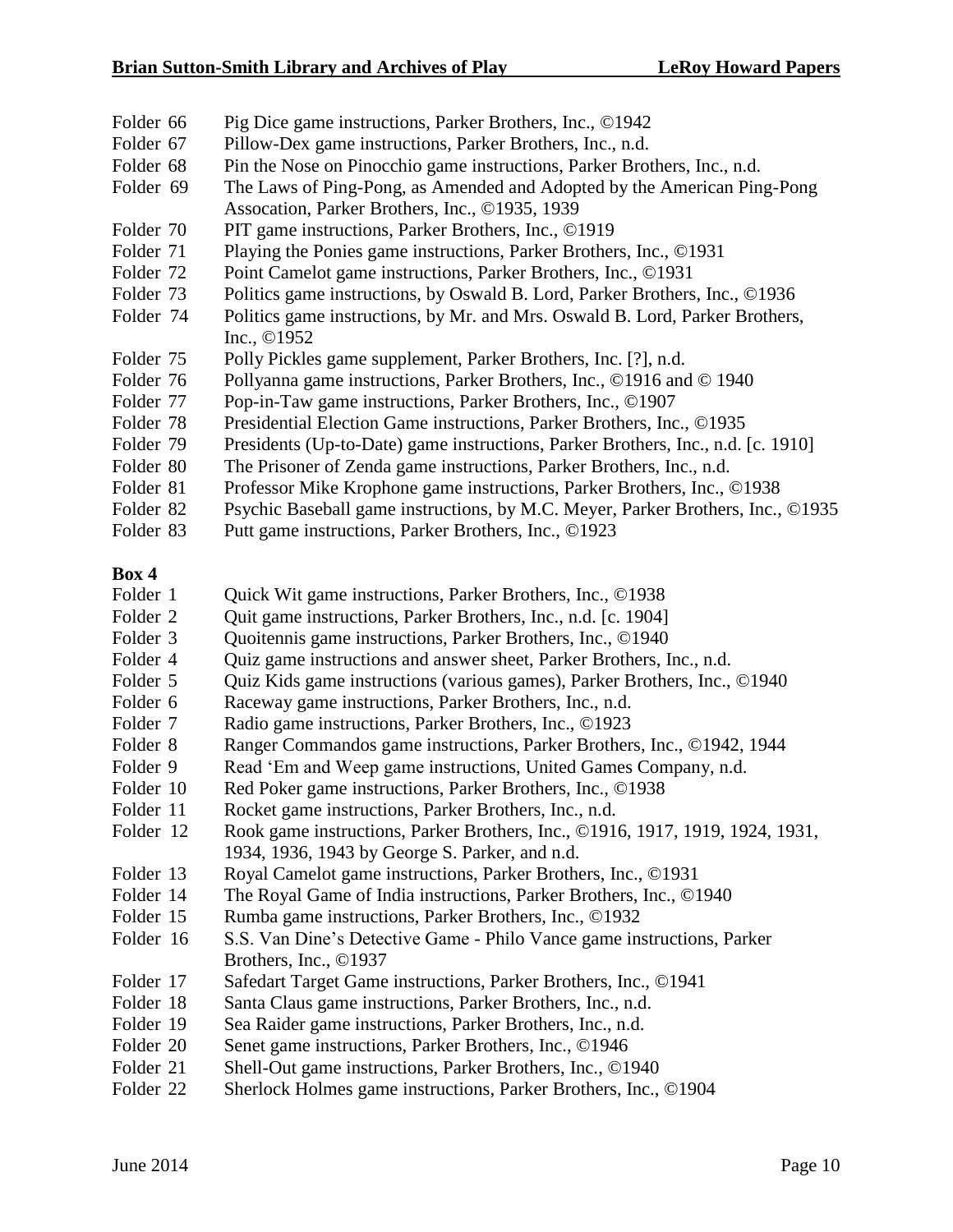- Folder 23 Sir Hinkle Funnyduster game instructions, Parker Brothers, Inc., ©1903
- Folder 24 Sixes and Sevens game instructions, United Games Company, n.d.
- Folder 25 Sky Riders game instructions, by Warren Ordway, Parker Brothers, Inc., ©1940
- Folder 26 Sky-Shoot game instructions, Parker Brothers, Inc., ©1939
- Folder 27 Skyscraper game instructions, Parker Brothers, Inc., ©1937
- Folder 28 Slap Jack game instructions, Parker Brothers, Inc. [?], n.d.
- Folder 29 Snap game instructions, Parker Brothers, Inc., n.d.
- Folder 30 Society (or, High Hat) game instructions, Parker Brothers, Inc., ©1937
- Folder 31 Sorry game instructions, no manufacturer and Parker Brothers, Inc., n.d.
- Folder 32 The South American Travel Game instructions, Parker Brothers, Inc., ©1942
- Folder 33 Speed Boat game instructions, Parker Brothers, Inc., n.d.
- Folder 34 Spoon and Egg Race game instructions, Parker Brothers, Inc., n.d.
- Folder 35 Spotting game instructions, Parker Brothers, Inc., ©1942
- Folder 36 Square Knitter instructions, Parker Brothers, Inc., n.d.
- Folder 37 Star Reporter game instructions, Parker Brothers, Inc., ©1937
- Folder 38 Stratosphere game instructions, Parker Brothers, Inc., n.d.
- Folder 39 Sunk game instructions, Parker Brothers, Inc., ©1931 and © 1936
- Folder 40 Table Crokay game instructions, Parker Brothers, Inc., ©1924
- Folder 41 Tarzan game instructions, Parker Brothers, Inc., n.d.
- Folder 42 Teddy Bear Panda and His Friends game instructions, Parker Brothers, Inc., ©1940
- Folder 43 That's Me! game instructions, Parker Brothers, Inc., ©1937
- Folder 44 They're Off game instructions, Parker Brothers, Inc., n.d.
- Folder 45 The Tire Came Off game instructions, Parker Brothers, Inc., n.d.
- Folder 46 Tom Hamilton's Pigskin game instructions, Parker Brothers, Inc., ©1935
- Folder 47 Tom Mix Circus Game instructions, Parker Brothers, Inc., ©1935
- Folder 48 Tom Mix's Game Wildcat game instructions, Parker Brothers, Inc., ©1935
- Folder 49 Touring game instructions, Parker Brothers, Inc., ©1937 and © 1937, 1947
- Folder 50 Toy Knitter instructions, Parker Brothers, Inc., n.d.
- Folder 51 United States Geography game instructions, Parker Brothers, Inc., n.d.
- Folder 52 V- The Victory Game instructions, Parker Brothers, Inc., ©1941
- Folder 53 Venetian Fortune Teller game instructions, Parker Brothers, Inc., n.d.
- Folder 54 Walt Disney's Game Little Red Riding Hood, The Three Little Pigs, and the Big Bad Wolf instructions, Parker Brothers, Inc., n.d.
- Folder 55 Walt Disney's Own Game Snow White game instructions, Parker Brothers, Inc., ©1938
- Folder 56 Walt Disney's Own 3 Little Pigs "Who's Afraid of the Big Bad Wolf" Game instructions, Parker Brothers, Inc., n.d.
- Folder 57 Walt Disney's Pinocchio Game instructions, Parker Brothers, Inc., n.d.
- Folder 58 WE The Magnetic Flying Game instructions, Parker Brothers, Inc., ©1928
- Folder 59 What Color is Your Car? game instructions, Parker Brothers, Inc., ©1923
- Folder 60 Where's Elmer? game instructions, Parker Brothers, Inc., n.d.
- Folder 61 Whirl-It game instructions, Parker Brothers, Inc., n.d.
- Folder 62 WHO game instructions, Parker Brothers, Inc., n.d.
- Folder 63 Who's Who game instructions, Parker Brothers, Inc., ©1929
- Folder 64 Willie Winkle's Wedding game instructions, Parker Brothers, Inc., n.d.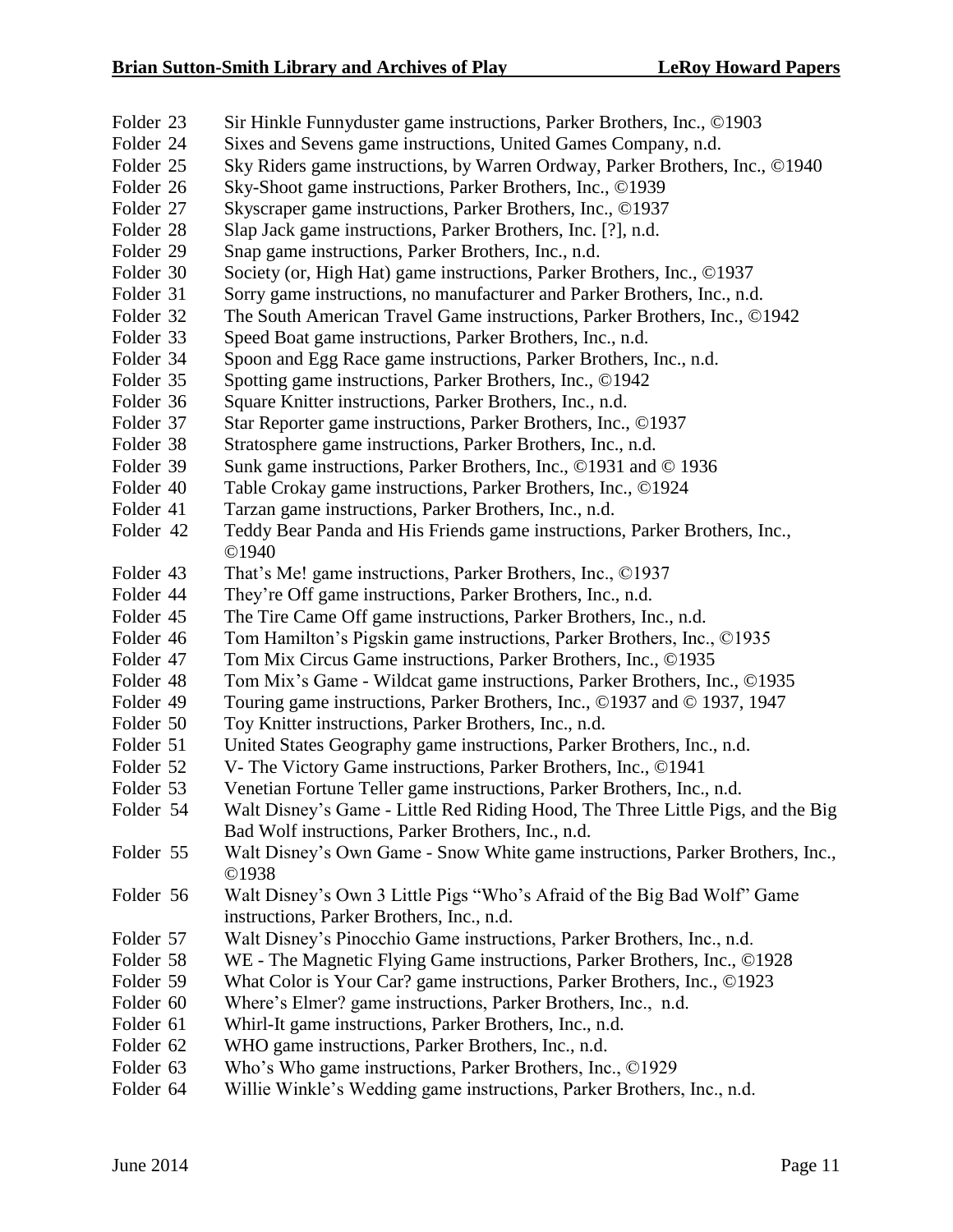| Folder 65 | Wings - The Air Mail Game instructions, Parker Brothers, Inc., ©1928            |
|-----------|---------------------------------------------------------------------------------|
| Folder 66 | Wings game instructions, Parker Brothers, Inc., ©1943                           |
| Folder 67 | The Wonderful Game of Oz instructions, Parker Brothers, Inc., ©1922             |
| Folder 68 | World's Fair Card Game instructions, Parker Brothers, Inc., ©1939               |
| Folder 69 | Yes or No game instructions, Parker Brothers, Inc., n.d.                        |
| Folder 70 | Combined instructions for Acey Ducey, Crown and Anchor, Parker Brothers, Inc.,  |
|           | n.d.                                                                            |
| Folder 71 | Combined instructions for Backgammon and Russian Backgammon, Parker             |
|           | Brothers, Inc., n.d.                                                            |
| Folder 72 | Combined instructions for Base Ball, Steeple Chase, Hop in the Tub, Tiddledy    |
|           | Winks (Parker Game Board Series No. 475), Parker Brothers, Inc., ©1928          |
| Folder 73 | Combined instructions for Black Cat Fortune Telling Cards, Hop in the Tub,      |
|           | Johnnie on the Spot, Jack Straws, Tiddledy Winks, Checkers; Parker Brothers,    |
|           | Inc. [?], n.d.                                                                  |
| Folder 74 | Combined instructions for Chinese Checkers and Telka, Parker Brothers, Inc.,    |
|           | ©1938                                                                           |
| Folder 75 | Combined instructions for Derby Day, Kentucky Derby, Grand National Steeple     |
|           | Chase, Myopia Steeple Chase, and Donkey Race; Parker Brothers, Inc., ©1930      |
| Folder 76 | Combined instructions for Double Some'r'Set and Tally Ho, A.J. Hodges, © 1913   |
| Folder 77 | Combined instructions for Football, Baseball; Parker Brothers, Inc., ©1926      |
| Folder 78 | "Instructions for Playing Games You Like to Play" (Snap, Hop in the Tub,        |
|           | Johnnie on the Spot, Jack Straws, Tiddledy Winks, Checkers), Parker Brothers,   |
|           | Inc., $n.d.$                                                                    |
| Folder 79 | "Instructions for Playing Games You Like to Play, No. 466" (Dominoes, Tiddledy  |
|           | Winks, Lotto, India, Chop-Sticks, Steeple Chase, Barn Yard Pool or Golf,        |
|           | Checkers), Parker Brothers, Inc., n.d.                                          |
| Folder 80 | "Instructions for Playing Games You Like to Play, No. 470" (Tiddledy Winks,     |
|           | Bowling, Dominoes, Barn Yard Pool or Golf, Steeple Chase, India, Ones), Parker  |
|           | Brothers, Inc., n.d.                                                            |
| Folder 81 | "Instructions for Playing Games You Like to Play, No. 471" (Lotto, Magnetic     |
|           | Fish Pond, Checkers, Backgammon, Russian Backgammon, Auto Race, Ludo),          |
|           | Parker Brothers, Inc., n.d.                                                     |
| Folder 82 | Combined instructions for India, Checkers (Parker Game Board Series No. 474),   |
|           | Parker Brothers, Inc., ©1928                                                    |
| Folder 83 | Combined instructions for Junior Badminton, Battledore and Shuttlecock; Parker  |
|           | Brothers, Inc., ©1930                                                           |
| Folder 84 | Combined instructions for Ludo, Auto Race, Checkers (Parker Game Board          |
|           | Series No. 473), Parker Brothers, Inc., ©1928                                   |
| Folder 85 | Combined instructions for Millionaire and Card Anagrams, Parker Brothers, Inc., |
|           | ©1934                                                                           |
| Folder 86 | Combined instructions for Peg Chow and Telka, Parker Brothers, Inc., ©1938      |
| Folder 87 | Combined instructions for Roodles, Fannus, Shamrock, Slough, Auction Slough,    |
|           | Quit, Authors, Prince of Mondeley; Flinch Card Co. © 1914 by A.J. Patterson     |
| Folder 88 | Combined instructions for Rummy (or, Newport) and Plaza, Parker Brothers, Inc., |
|           | ©1913, 1916                                                                     |